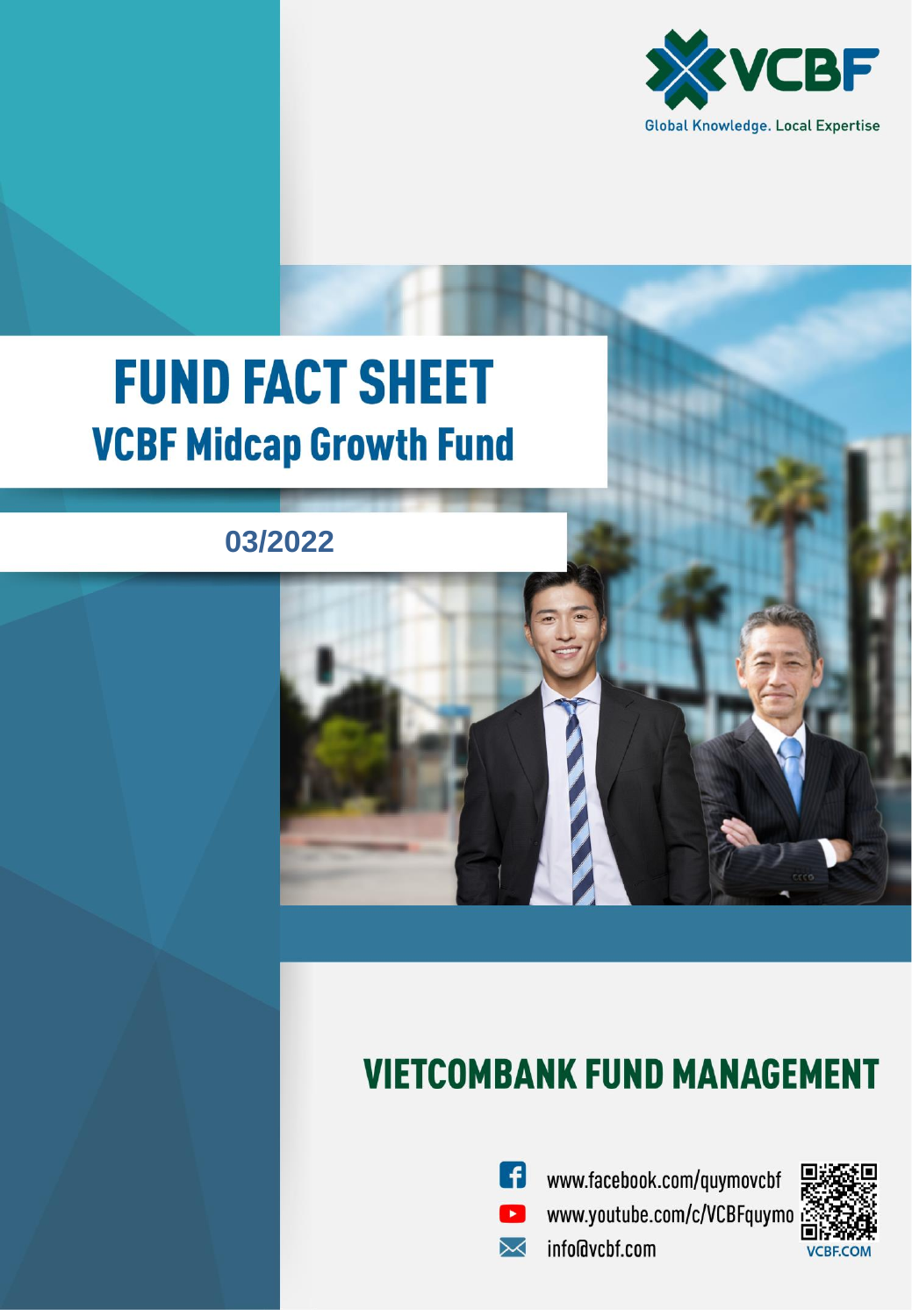## **VCBF MIDCAP GROWTH FUND – VCBF MGF**

#### **Fund Description**

The investment objective of the Fund is primarily to provide medium to long term capital appreciation.

#### **Fund Data**

**Total Net Asset Value: VND 268,627,389,193 NAV per unit: VND 10,665.67 Inception: 02 December 2021 Trading day: Weekly on Wed Maximum subscription fees: 2% Management fee: 1.9%** 

#### **Fund Benchmark Return**

The VNMIDCAP Index shall be the benchmark.

#### **Fund Managers**

M.Fin. Nguyen Thi Hang Nga, CFA M.Fin. Duong Kim Anh

#### **Fund Strategy**

- VCBF Midcap Growth Fund (VCBF-MGF) is an open-ended fund which invests up to 100% of its Net Asset Value in listed equities with mid market capitalization and good liquidity.
- The Fund will primarily invest in a diversified portfolio of stocks listed on the Ho Chi Minh Stock Exchange ("HSX") and the Ha Noi Stock Exchange ("HNX") which have a mid market capitalization and are liquid.
- The Fund follows a blend of value and growth style of investing.
- The Fund will follow a bottom-up approach to selecting stocks for investment, focusing on the individual attributes of a company, and choosing companies across sectors.

| <b>Return (w/o subscription fees)</b>    | <b>Fund</b> | <b>Benchmark</b> |
|------------------------------------------|-------------|------------------|
| Since inception (compound return)        | N/A         | N/A              |
| YTD                                      | 5.9%        | $-1.6%$          |
| Benchmark of the fund is VNMIDCAP Index. |             |                  |

### *NAV per Unit*